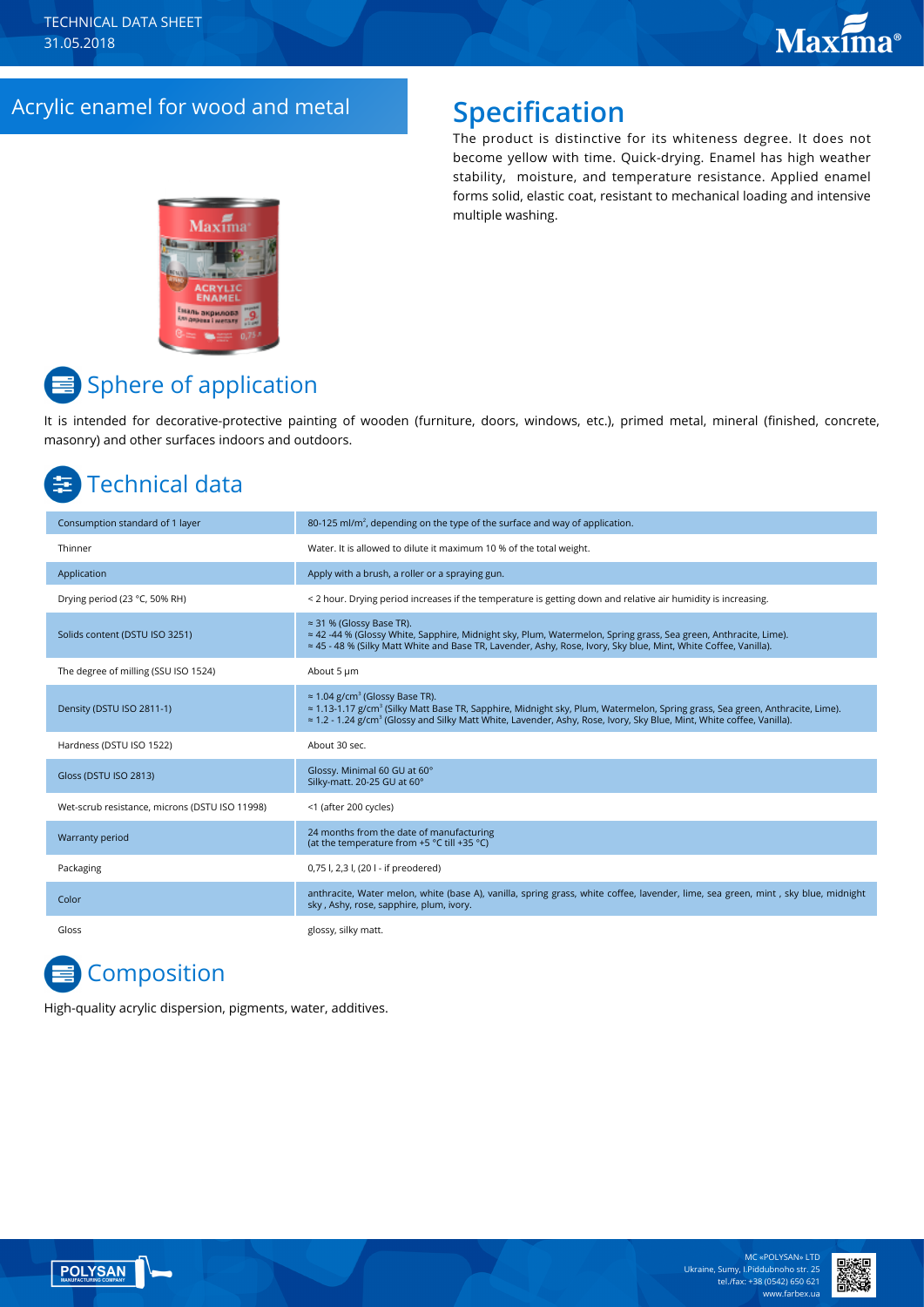#### TECHNICAL DATA SHEET 31.05.2018





1

2

3

4

It can be tinted manually with Pigment Concentrate Farbex Color, other waterborne coloring pastes or with a coloring machine acc. to NCS color range and others.

## **Application instruction**

#### Surface preparation

The surface shall be hard and dry. Clean thoroughly of dust, rust, dirt, coke dross, grease, and other dirt. Clean dirty areas with a dry brush.

To receive a smooth surface without visible places of old coatings (paint or varnish), it shall be totally removed from the surface in mechanical (with a scratcher, a floor scrubber), thermal (a hot dryer, infra-red rays) or chemical way (paint removing treatments). Previously painted surface (with oil or alkyd paint) shall be sanded for gaining the best adhesion.

Defected surfaces (holes, rends, cracks) shall be filled with Putty for wood ТМ Farbex.

Small defects of mineral surface shall be corrected with Finishing putty TM Farbex.

Metal surface shall be thoroughly cleaned from rust with metal brush or polishing paper.

Puttied surface shall be polished till it is smooth, remove dust after polishing.

#### Priming

Previously coated wooden surfaces require no undercoating.

Wooden surfaces, which were not undercoated before, shall be treated with Acrylic woodcare primer TM Maxima.

The uncoated mineral absorbing surfaces shall be undercoated with Deep-penetrating waterborne acrylic primer "SuperBase" TM Farbex.

Metal surfaces, which were not undercoated before, shall be undercoated with Anticorrosion primer GF-021 TM Farbex.

#### Applying of finishing layer

Stir the enamel thoroughly before use. The enamel is ready to use. If necessary, dilute it with water.

The temperature of the air and the surface under application shall be from +10  $\rm ^\circ C$  to +30  $\rm ^\circ C$  and relative air humidity no more than 80%.

Enamel shall be applied with brush, roller or paint blower with 1-2 layers. Next layer shall be applied not earlier than in 2 hours.

Do not apply the enamel under direct sunlight, strong wind, frost and atmospheric precipitation. After the coating is applied it shall not be affected by atmospheric precipitation and sub-zero temperatures for 24 hours.

The coating takes finally its properties in 3-4 weeks.

#### Tool cleaning

Clean tools with water after application.

# **SAFETY**

Do not mix with other products and (or) organic solvents! Keep in tightly closed original containers at the temperature from +5 ºС till +35 ºС. Keep out of moisture, direct sunlight, frost and out of reach of children. During application use personal safety gear (work clothes, rubber gloves, a respirator and safety glasses). If application is indoors well-arranged ventilation shall be provided. If skin contact, wash thoroughly with water and soap. If eye contact, rinse with plenty of running water. Consult a doctor if necessary. VOC content: cat. A/d (WB): <130 g/l. Actual VOC content ≤ 30 g/l. More detailed information you can read from the safety data sheet. The product has a sanitary-epidemical conclusion of the state expertise.

### ENVIRONMENTAL PROTECTION

Do not empty into drains, ponds and in soil ! Liquid rests shall be delivered to the waste drop-off point. Rests of dry products and empty containers shall be recycled as common construction waste, in accordance with the Law.

The authenticity of this information is based on laboratory tests and practical knowledge. The quality of the product completely corresponds to the demands of TU U 24.3-32318370-001:2006. As a manufacturer, the company isn't responsible for the damage caused by application, which is not in accordance with the directions. The



MC «POLYSAN» LTD Ukraine, Sumy, I.Piddubnoho str. 25 tel./fax: +38 (0542) 650 621 www.farbex.ua